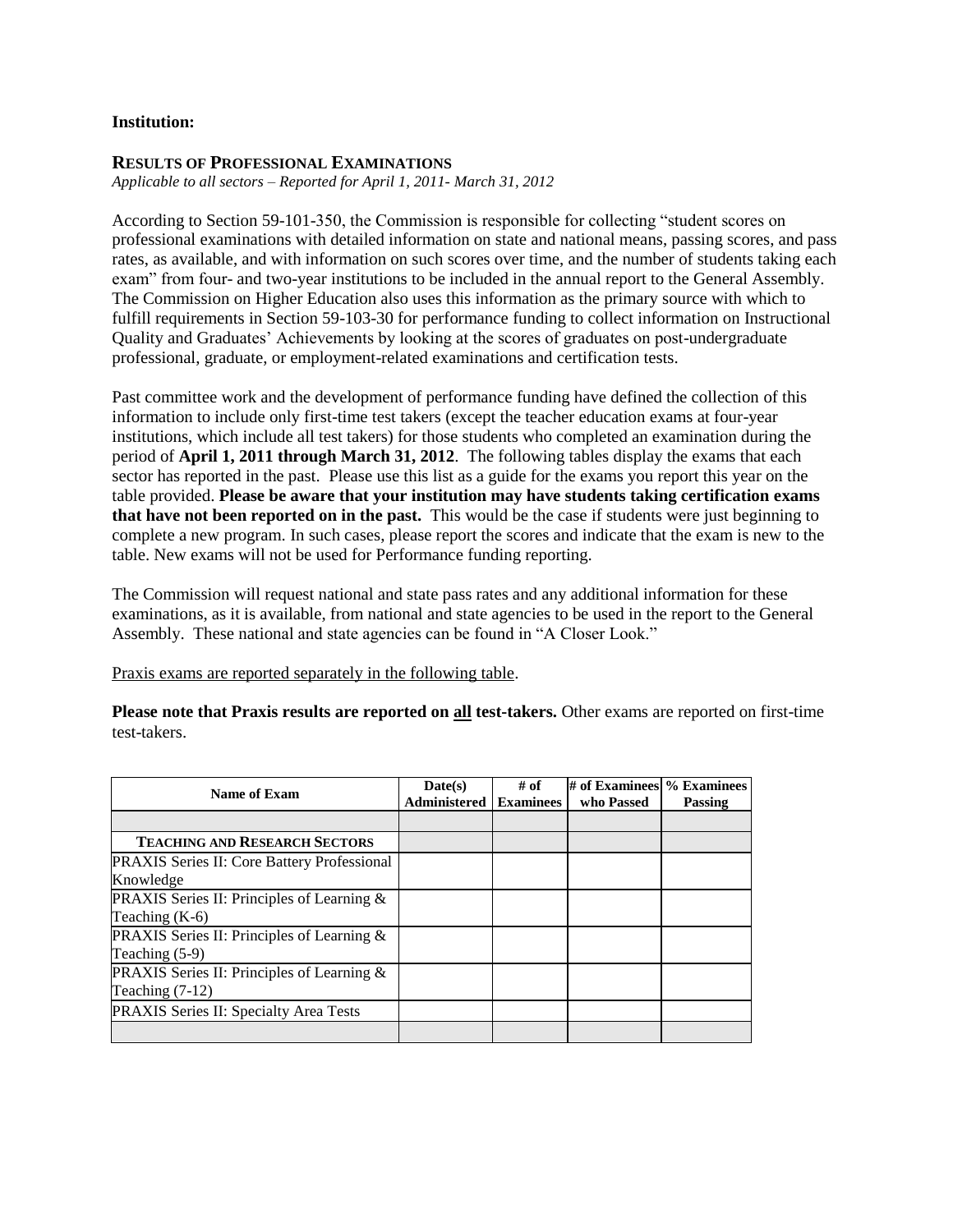| Name of Exam                                                      | Date(s)<br>Administered    | # of<br><b>Examinees</b> | # of 1 <sup>st</sup> Time<br><b>Examinees</b> | # of 1 <sup>st</sup> Time<br><b>Examinees</b><br>who Passed | $% 1st$ Time<br><b>Examinees</b><br>Passing |
|-------------------------------------------------------------------|----------------------------|--------------------------|-----------------------------------------------|-------------------------------------------------------------|---------------------------------------------|
| <b>RESEARCH SECTOR</b>                                            |                            |                          |                                               |                                                             |                                             |
| <b>ACC National Certification Exam in Nurse</b>                   |                            |                          |                                               |                                                             |                                             |
| Midwifery                                                         |                            |                          |                                               |                                                             |                                             |
| American Bd. of Cardiovascular Perfusion                          |                            |                          |                                               |                                                             |                                             |
| Exam - Part I (PBSE)                                              |                            |                          |                                               |                                                             |                                             |
| American Bd. of Cardiovascular Perfusion<br>Exam - Part II (CAPE) |                            |                          |                                               |                                                             |                                             |
| Council on Certification of Nurse<br>Anesthetists Exam.           |                            |                          |                                               |                                                             |                                             |
| Multi-State Pharmacy Jurisprudence Exam<br>(MPJE)                 |                            |                          |                                               |                                                             |                                             |
| National Board Dental Exam, Part I                                |                            |                          |                                               |                                                             |                                             |
| National Board Dental Exam, Part II                               |                            |                          |                                               |                                                             |                                             |
| National Council Licensure Exam. -                                |                            |                          |                                               |                                                             |                                             |
| Registered Nurse (BSN)                                            |                            |                          |                                               |                                                             |                                             |
| National Physical Therapist Licensing Exam.<br>(PT)               |                            |                          |                                               |                                                             |                                             |
| National Certification Corporation for the                        |                            |                          |                                               |                                                             |                                             |
| Obstetric, Gynecological and Neonatal                             |                            |                          |                                               |                                                             |                                             |
| Nursing Specialties:                                              |                            |                          |                                               |                                                             |                                             |
| Neonatal Nurse Practitioner Exam.                                 |                            |                          |                                               |                                                             |                                             |
| North American Pharmacist Licensure Exam.                         |                            |                          |                                               |                                                             |                                             |
| (NAPLEX)                                                          |                            |                          |                                               |                                                             |                                             |
| Occupational Therapist, Registered (OTR)                          |                            |                          |                                               |                                                             |                                             |
| Physician Assistant National Certifying                           |                            |                          |                                               |                                                             |                                             |
| Exam. (PANCE)                                                     |                            |                          |                                               |                                                             |                                             |
| South Carolina Bd. of Law Examination                             |                            |                          |                                               |                                                             |                                             |
| Cytotechnology (ASCP)                                             |                            |                          |                                               |                                                             |                                             |
| State Board Dental Exam-SRTA Exam.                                |                            |                          |                                               |                                                             |                                             |
| US Medical Licensing Exam. - Step I                               |                            |                          |                                               |                                                             |                                             |
| US Medical Licensing Exam. - Step II                              |                            |                          |                                               |                                                             |                                             |
|                                                                   |                            |                          |                                               |                                                             |                                             |
|                                                                   |                            |                          |                                               |                                                             |                                             |
| <b>TEACHING SECTOR</b><br>National Council Licensure Exam.        |                            |                          |                                               |                                                             |                                             |
| Registered Nurse (BSN)                                            |                            |                          |                                               |                                                             |                                             |
|                                                                   |                            |                          |                                               |                                                             |                                             |
| <b>REGIONAL SECTOR</b>                                            |                            |                          |                                               |                                                             |                                             |
| Council Licensure Exam-Registered Nurse<br>(ADN)                  |                            |                          |                                               |                                                             |                                             |
|                                                                   |                            |                          |                                               |                                                             |                                             |
| <b>TECHNICAL SECTOR</b>                                           |                            |                          |                                               |                                                             |                                             |
| Aircraft Maintenance - Airframe                                   |                            |                          |                                               |                                                             |                                             |
| Aircraft Maintenance - General                                    |                            |                          |                                               |                                                             |                                             |
| Aircraft Maintenance - Powerplant                                 |                            |                          |                                               |                                                             |                                             |
| Barbering                                                         |                            |                          |                                               |                                                             |                                             |
| Certification Examination For Entry Level                         | April 2011 /               |                          |                                               |                                                             |                                             |
| Respiratory Therapy Practitioners (CRTT)                          | March 2012                 | 10                       | 10                                            | 7                                                           | 70%                                         |
| Certified Medical Assistant Exam.                                 | April 2011 /<br>March 2012 | 19                       | 19                                            | 15                                                          | 79%                                         |